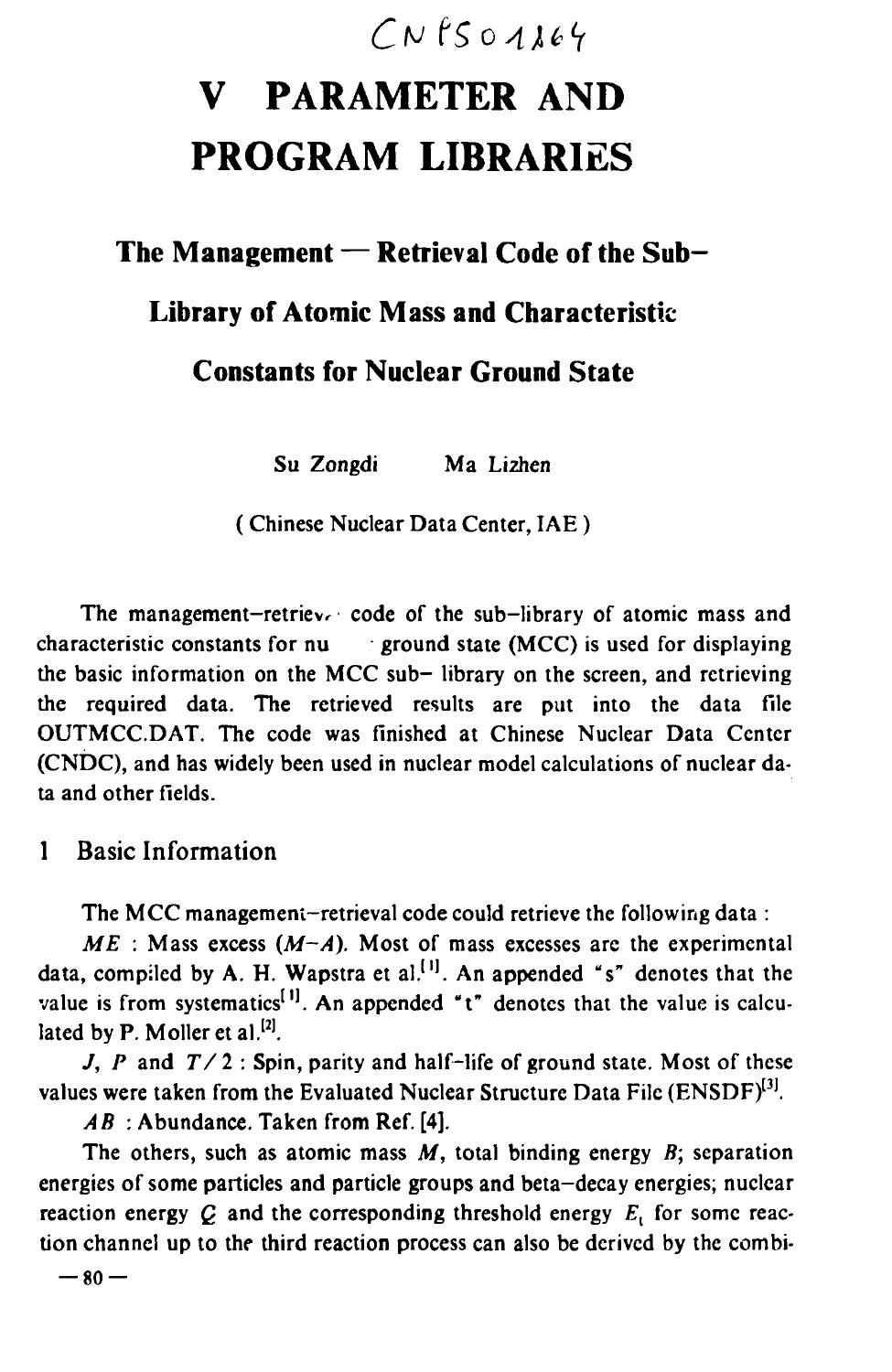nations of different mass excesses by using this code.

The MCC data file contains the data of 4800 nuclides ranging from  $Z = 0$ ,  $A = 1$  to  $Z = 122$ ,  $A = 318$ . Most of these data are from the references mentioned above, and a few are collected and complied by us.

## 2 Retrieval Ways

This code provides two retrieval ways. One is for single nucleus (SN), and another is for a neutron reaction (NR). The latter contains four kinds of retrieval types corresponding to four types of different neutron calculation codes respectively. They are :

#### 1) The first type ( FUP code)

| Ist process        | 2nd process          | 3rd process         |  |
|--------------------|----------------------|---------------------|--|
| $(n,y)$ $(Z, A+1)$ | $(n, 2n)$ $(Z, A-1)$ | $(n,3n)$ $(Z, A-2)$ |  |
| $(n,n)$ $(Z, A)$   |                      |                     |  |

#### 2) The second type ( emitted particles without d, t,  ${}^{3}$ H $\rm c$  )

| 1st process          | 2nd process              | 3rd process              |
|----------------------|--------------------------|--------------------------|
| $(n,y)$ $(Z, A+1)$   | $(n,2n)$ $(Z, A-1)$      | $(n,3n)$ $(Z, A-2)$      |
| $(n,n)$ $(Z, A)$     | $(n,np)$ $(Z-1, A-1)$    | $(n, 2np)$ $(Z-1, A-2)$  |
| $(n,p)$ $(Z-1, A)$   | $(n, n^4He)$ (Z-2, A-4)  | $(n, 2n^4He)$ (Z-2, A-5) |
| $(n, Hc)$ (Z-2, A-3) | $(n, pn)$ $(Z-1, A-1)$   |                          |
|                      | $(n, 2p)$ $(Z-2, A-1)$   |                          |
|                      | $(n, p4He)$ (Z-3, A-4)   |                          |
|                      | $(n, Hc, n)$ (Z-2, A-4)  |                          |
|                      | $(n, He p)$ (Z-3, A-4)   |                          |
|                      | $(n,2^{4}He)$ (Z-4, A-7) |                          |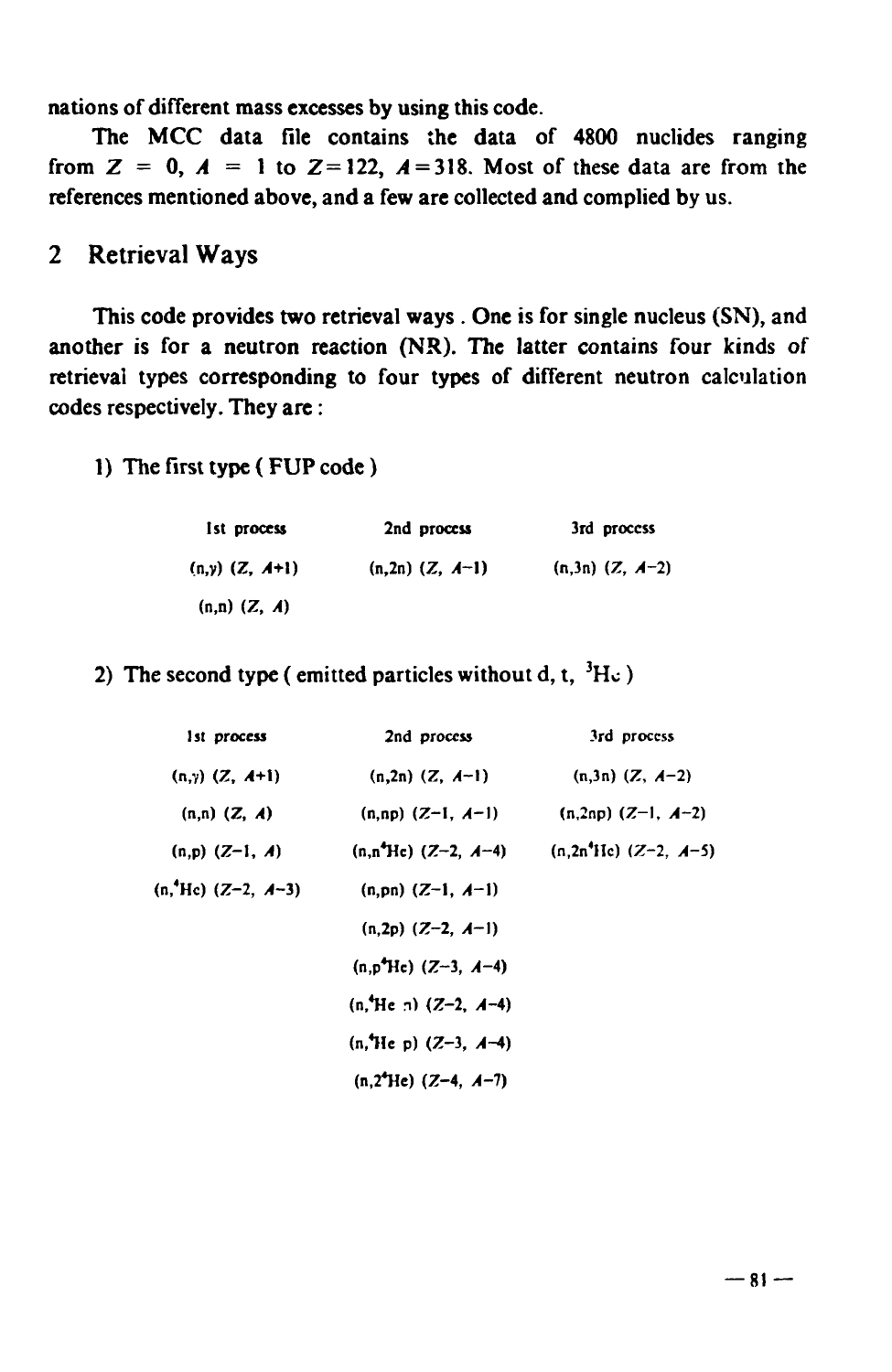#### 3) The third type ( UNF code )

| 1st process                     | 2nd process            | 3rd process         |
|---------------------------------|------------------------|---------------------|
| $(a,y)$ $(Z, A+1)$              | $(n,2n)$ $(Z, A-1)$    | $(n,3n)$ $(Z, A-2)$ |
| $(n,n)$ $(Z, A)$                | $(n, np)$ $(2-1, A-1)$ |                     |
| $(n,p)$ $(Z-1, A)$              | $(n.n^4He)$ (Z-2, A-4) |                     |
| $(n,d)$ $(Z-1, A-1)$            | $(n, pn)$ $(Z-1, A-1)$ |                     |
| $(n, t)$ $(Z-1, A-2)$           | $(n,2p)$ (Z-2, A-1)    |                     |
| (n, <sup>3</sup> He) (Z-2, A-2) | $(n, Hc n) (Z-2, A-4)$ |                     |
| $(n, Hc)$ (Z-2, A-3)            |                        |                     |

4) The fourth type ( MUP code, 49 kinds of channel)

| 1st process                     | 2nd process                            | 3rd process              |
|---------------------------------|----------------------------------------|--------------------------|
| $(n,y)$ (Z, A+1)                | (n, n)                                 | $(n,3n)$ $(Z, A-2)$      |
| $(n,n)$ $(Z, A)$                | (n, px)                                | $(n,2np)$ $(Z-1, A-2)$   |
| $(n,p)$ $(Z-1, A)$              | $(x_0, n)$                             | $(n, 2nd)$ $(Z-1, A-3)$  |
| $(n,d)$ $(Z-1, A-1)$            | (n, i x)                               | $(n, 2nt)$ $(Z-1, A-4)$  |
| $(n,t)$ $(Z-1, A-2)$            | $(n^3He \t1)$                          | $(n, 2n^3He)$ (Z-2, A-4) |
| (n, <sup>3</sup> He) (Z-2, A-2) | $(n^4He x)$                            | $(n, 2n^4He)$ (Z-2, A-5) |
| $(n, Hc)$ (Z-2, A-3)            | $(x = n, p, d, t, {}^{3}He, {}^{4}He)$ |                          |

The retrieved results are classified and put into data file "OUTMCC.DAT".

#### 3 Conclusion

The MCC sub-library ( Version 1 ) has been set up at CNDC, and has been used to provide the atomic masses and characteristic constants of nuclear ground states for the nuclear model calculations, nuclear data evaluations and other fields.

There are the mass excesses of 4800 nuclides including exotic nuclei quite far from the stability valley in the MCC data file,therefore this sub-library could satisfy requirements of different users.

 $-82-$